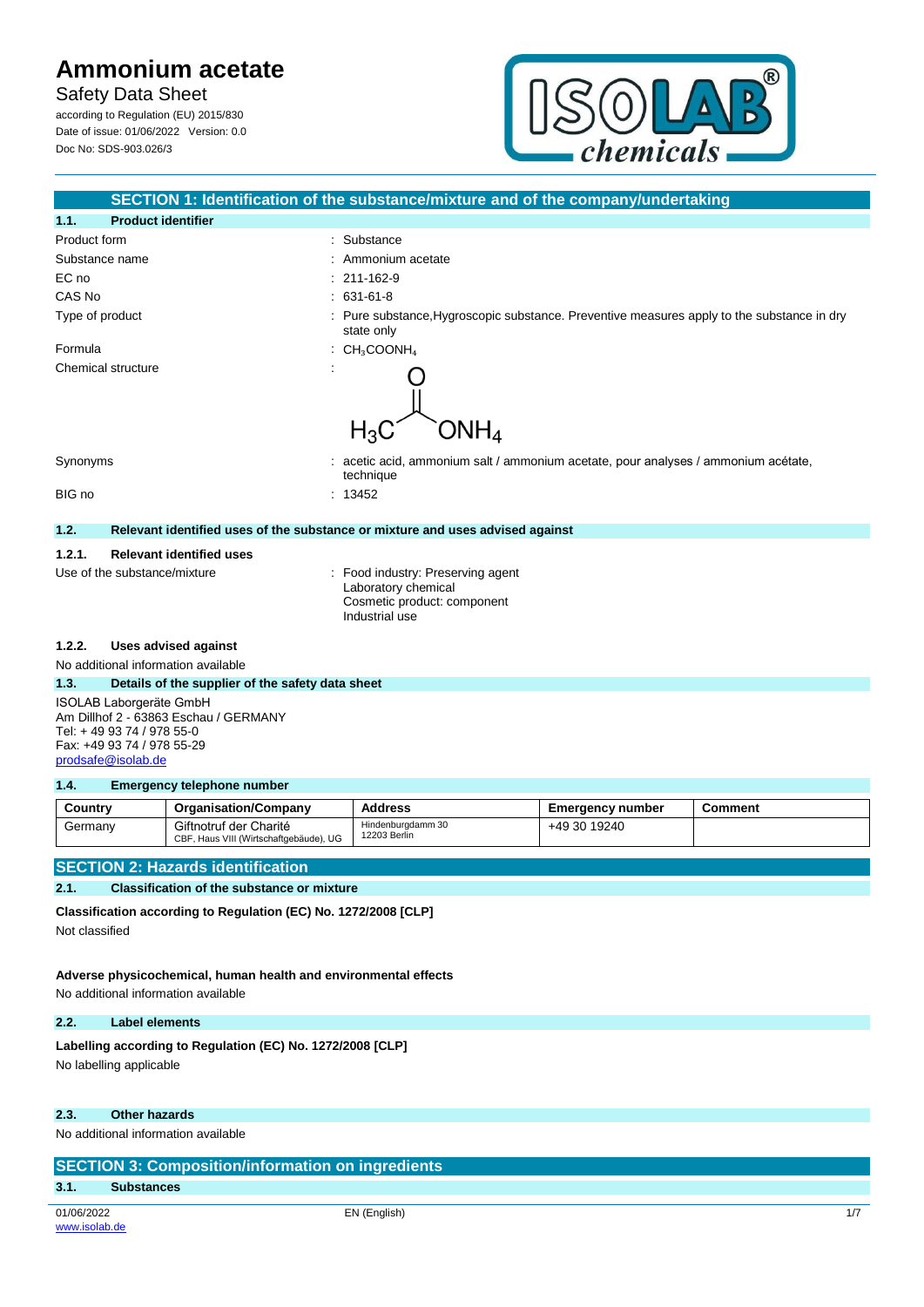## Safety Data Sheet

according to Regulation (EU) 2015/830 Date of issue: 01/06/2022 Version: 0.0 Doc No: SDS-903.026/3



| Name             | <b>Product identifier</b>              | %       |
|------------------|----------------------------------------|---------|
| Ammonium acetate | (CAS No) 631-61-8<br>(EC no) 211-162-9 | $= 100$ |

#### Full text of H-statements: see section 16

| 3.2.           | <b>Mixtures</b> |
|----------------|-----------------|
| Not applicable |                 |

|                                      | <b>SECTION 4: First aid measures</b>                        |                                                                                                                                                                                                                                                                                                                                                                                                                                                                                                                                                                            |
|--------------------------------------|-------------------------------------------------------------|----------------------------------------------------------------------------------------------------------------------------------------------------------------------------------------------------------------------------------------------------------------------------------------------------------------------------------------------------------------------------------------------------------------------------------------------------------------------------------------------------------------------------------------------------------------------------|
| 4.1.                                 | <b>Description of first aid measures</b>                    |                                                                                                                                                                                                                                                                                                                                                                                                                                                                                                                                                                            |
|                                      | First-aid measures general                                  | Check the vital functions. Unconscious: maintain adequate airway and respiration. Respiratory<br>arrest: artificial respiration or oxygen. Cardiac arrest: perform resuscitation. Victim conscious<br>with laboured breathing: half-seated. Victim in shock: on his back with legs slightly raised.<br>Vomiting: prevent asphyxia/aspiration pneumonia. Prevent cooling by covering the victim (no<br>warming up). Keep watching the victim. Give psychological aid. Keep the victim calm, avoid<br>physical strain. Depending on the victim's condition: doctor/hospital. |
|                                      | First-aid measures after inhalation                         | Remove the victim into fresh air. Respiratory problems: consult a doctor/medical service.                                                                                                                                                                                                                                                                                                                                                                                                                                                                                  |
|                                      | First-aid measures after skin contact                       | Rinse with water. Soap may be used. Remove clothing before washing. Take victim to a doctor<br>if irritation persists.                                                                                                                                                                                                                                                                                                                                                                                                                                                     |
|                                      | First-aid measures after eye contact                        | Rinse with water. Do not apply neutralizing agents. Take victim to an ophthalmologist if irritation<br>persists.                                                                                                                                                                                                                                                                                                                                                                                                                                                           |
| First-aid measures after ingestion   |                                                             | Rinse mouth with water. Immediately after ingestion: give lots of water to drink. Call Poison<br>Information Centre (www.big.be/antigif.htm). Consult a doctor/medical service if you feel unwell.<br>Ingestion of large quantities: immediately to hospital.                                                                                                                                                                                                                                                                                                              |
| 4.2.                                 | Most important symptoms and effects, both acute and delayed |                                                                                                                                                                                                                                                                                                                                                                                                                                                                                                                                                                            |
|                                      | Symptoms/injuries after inhalation                          | : AFTER INHALATION OF DUST: Respiratory difficulties. Irritation of the respiratory tract.<br>Irritation of the nasal mucous membranes.                                                                                                                                                                                                                                                                                                                                                                                                                                    |
| Symptoms/injuries after skin contact |                                                             | Slight irritation.                                                                                                                                                                                                                                                                                                                                                                                                                                                                                                                                                         |
| Symptoms/injuries after eye contact  |                                                             | Slight irritation.                                                                                                                                                                                                                                                                                                                                                                                                                                                                                                                                                         |
|                                      | Symptoms/injuries after ingestion                           | AFTER ABSORPTION OF HIGH QUANTITIES: Nausea. Vomiting.                                                                                                                                                                                                                                                                                                                                                                                                                                                                                                                     |
| Chronic symptoms                     |                                                             | ON CONTINUOUS/REPEATED EXPOSURE/CONTACT: Red skin. Dry skin.                                                                                                                                                                                                                                                                                                                                                                                                                                                                                                               |

**4.3. Indication of any immediate medical attention and special treatment needed**

No additional information available

|                                | <b>SECTION 5: Firefighting measures</b>                             |                                                                                                                                                                                 |
|--------------------------------|---------------------------------------------------------------------|---------------------------------------------------------------------------------------------------------------------------------------------------------------------------------|
| 5.1.                           | <b>Extinguishing media</b>                                          |                                                                                                                                                                                 |
|                                | Suitable extinguishing media                                        | : Water spray. Polyvalent foam. Alcohol-resistant foam. Polymer foam. ABC powder. Carbon<br>dioxide.                                                                            |
|                                | Unsuitable extinguishing media                                      | : Container may slop over if solid jet (water/foam) is applied.                                                                                                                 |
| 5.2.                           | Special hazards arising from the substance or mixture               |                                                                                                                                                                                 |
| Fire hazard                    |                                                                     | : DIRECT FIRE HAZARD. Insufficient data available on direct fire hazard (flashpoint $>100^{\circ}$ C).                                                                          |
| Explosion hazard               |                                                                     | : DIRECT EXPLOSION HAZARD. Fine dust is explosive with air. INDIRECT EXPLOSION<br>HAZARD. Dust cloud can be ignited by a spark.                                                 |
| 5.3.                           | <b>Advice for firefighters</b>                                      |                                                                                                                                                                                 |
|                                | Precautionary measures fire                                         | Exposure to fire/heat: keep upwind. Exposure to fire/heat: consider evacuation. Exposure to<br>fire/heat: have neighbourhood close doors and windows.                           |
| Firefighting instructions      |                                                                     | : Cool tanks/drums with water spray/remove them into safety. Dilute toxic gases with water<br>spray.                                                                            |
| Protection during firefighting |                                                                     | : Heat/fire exposure: compressed air/oxygen apparatus.                                                                                                                          |
|                                | <b>SECTION 6: Accidental release measures</b>                       |                                                                                                                                                                                 |
| 6.1.                           | Personal precautions, protective equipment and emergency procedures |                                                                                                                                                                                 |
| 6.1.1.                         | For non-emergency personnel                                         |                                                                                                                                                                                 |
| Protective equipment           |                                                                     | : Gloves. Protective clothing. Reactivity hazard: compressed air/oxygen apparatus. Reactivity<br>hazard: gas-tight suit. See "Material-Handling" to select protective clothing. |

contaminated clothes. In case of hazardous reactions: keep upwind. In case of reactivity

Emergency procedures : Mark the danger area. Prevent dust cloud formation, e.g. by wetting. No naked flames. Wash

hazard: consider evacuation.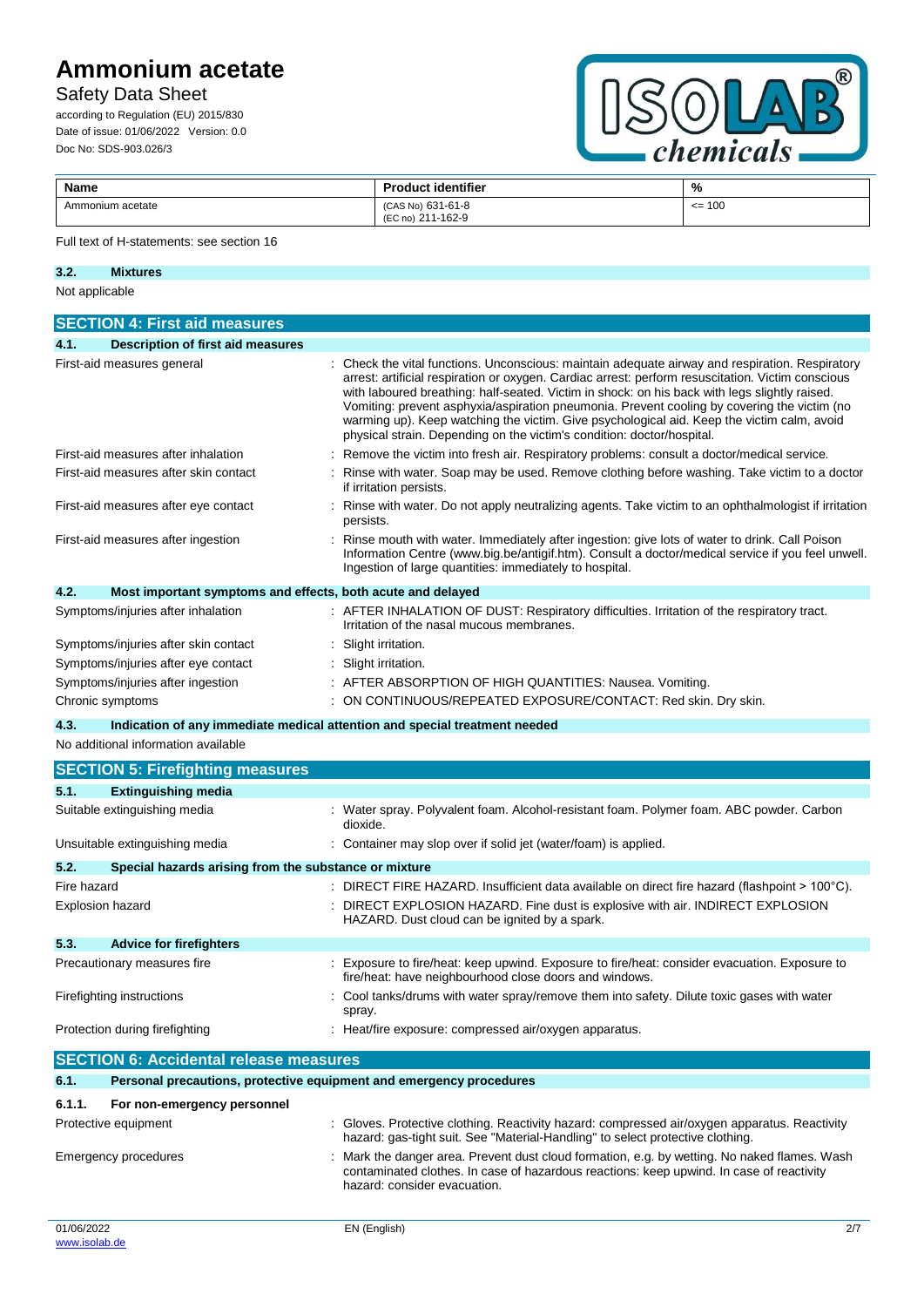## Safety Data Sheet

according to Regulation (EU) 2015/830 Date of issue: 01/06/2022 Version: 0.0 Doc No: SDS-903.026/3



windows. Dust production: stop engines and no smoking. In case of dust production: no naked

flames or sparks. Dust: spark-/explosionproof appliances/lighting equipment.

## **6.1.2. For emergency responders**

No additional information available

| 6.2.                                | <b>Environmental precautions</b>                             |                                                                                                                                                                                                                                                                                                                                                                                                                                                                                                                                                                                                                     |  |  |
|-------------------------------------|--------------------------------------------------------------|---------------------------------------------------------------------------------------------------------------------------------------------------------------------------------------------------------------------------------------------------------------------------------------------------------------------------------------------------------------------------------------------------------------------------------------------------------------------------------------------------------------------------------------------------------------------------------------------------------------------|--|--|
| No additional information available |                                                              |                                                                                                                                                                                                                                                                                                                                                                                                                                                                                                                                                                                                                     |  |  |
| 6.3.                                | Methods and material for containment and cleaning up         |                                                                                                                                                                                                                                                                                                                                                                                                                                                                                                                                                                                                                     |  |  |
| For containment                     |                                                              | : Contain released substance, pump into suitable containers. Consult "Material-handling" to<br>select material of containers. Plug the leak, cut off the supply. Knock down/dilute dust cloud<br>with water spray. Powdered form: no compressed air for pumping over spills. If reacting: dilute<br>toxic gas/vapour with water spray. Take account of toxic/corrosive precipitation water.                                                                                                                                                                                                                         |  |  |
|                                     | Methods for cleaning up                                      | Prevent dust cloud formation. Scoop solid spill into closing containers. See "Material-handling"<br>for suitable container materials. Powdered: do not use compressed air for pumping over spills.<br>Wash down leftovers with plenty of water. Wash clothing and equipment after handling.                                                                                                                                                                                                                                                                                                                         |  |  |
| 6.4.                                | Reference to other sections                                  |                                                                                                                                                                                                                                                                                                                                                                                                                                                                                                                                                                                                                     |  |  |
|                                     | No additional information available                          |                                                                                                                                                                                                                                                                                                                                                                                                                                                                                                                                                                                                                     |  |  |
|                                     | <b>SECTION 7: Handling and storage</b>                       |                                                                                                                                                                                                                                                                                                                                                                                                                                                                                                                                                                                                                     |  |  |
| 7.1.                                | <b>Precautions for safe handling</b>                         |                                                                                                                                                                                                                                                                                                                                                                                                                                                                                                                                                                                                                     |  |  |
|                                     | Precautions for safe handling                                | Comply with the legal requirements. Remove contaminated clothing immediately. Clean<br>contaminated clothing. Thoroughly clean/dry the installation before use. Powdered form: no<br>compressed air for pumping over. Avoid raising dust. Take precautions against electrostatic<br>charges. Keep away from naked flames/heat. Finely divided: spark- and explosionproof<br>appliances. Finely divided: keep away from ignition sources/sparks. Observe normal hygiene<br>standards. Keep container tightly closed. Carry operations in the open/under local<br>exhaust/ventilation or with respiratory protection. |  |  |
| 7.2.                                | Conditions for safe storage, including any incompatibilities |                                                                                                                                                                                                                                                                                                                                                                                                                                                                                                                                                                                                                     |  |  |
|                                     | Heat and ignition sources                                    | : KEEP SUBSTANCE AWAY FROM: heat sources. ignition sources.                                                                                                                                                                                                                                                                                                                                                                                                                                                                                                                                                         |  |  |
|                                     | Information on mixed storage                                 | : KEEP SUBSTANCE AWAY FROM: combustible materials. oxidizing agents. (strong) acids.<br>(strong) bases. water/moisture.                                                                                                                                                                                                                                                                                                                                                                                                                                                                                             |  |  |
| Storage area                        |                                                              | Store in a dry area. Keep container in a well-ventilated place. Provide the tank with earthing.<br>Limited time of storage. Meet the legal requirements.                                                                                                                                                                                                                                                                                                                                                                                                                                                            |  |  |
|                                     | Special rules on packaging                                   | SPECIAL REQUIREMENTS: hermetical. watertight. dry. correctly labelled. meet the legal<br>requirements. Secure fragile packagings in solid containers.                                                                                                                                                                                                                                                                                                                                                                                                                                                               |  |  |
|                                     | Packaging materials                                          | : SUITABLE MATERIAL: glass. cardboard. plastics. MATERIAL TO AVOID: metal. steel.                                                                                                                                                                                                                                                                                                                                                                                                                                                                                                                                   |  |  |
| 7.3.                                | Specific end use(s)                                          |                                                                                                                                                                                                                                                                                                                                                                                                                                                                                                                                                                                                                     |  |  |
|                                     | No additional information available                          |                                                                                                                                                                                                                                                                                                                                                                                                                                                                                                                                                                                                                     |  |  |

Measures in case of dust release : In case of dust production: keep upwind. Dust production: have neighbourhood close doors and

**SECTION 8: Exposure controls/personal protection**

### **8.1. Control parameters**

No additional information available

### **8.2. Exposure controls**

## **Materials for protective clothing:**

GIVE EXCELLENT RESISTANCE: natural rubber. nitrile rubber. neoprene/natural rubber

#### **Hand protection:**

Gloves

#### **Eye protection:**

Safety glasses. In case of dust production: protective goggles

#### **Skin and body protection:**

Protective clothing

#### **Respiratory protection:**

Dust formation: dust mask. On heating: gas mask

01/06/2022 [www.isolab.de](http://www.isolab.de/)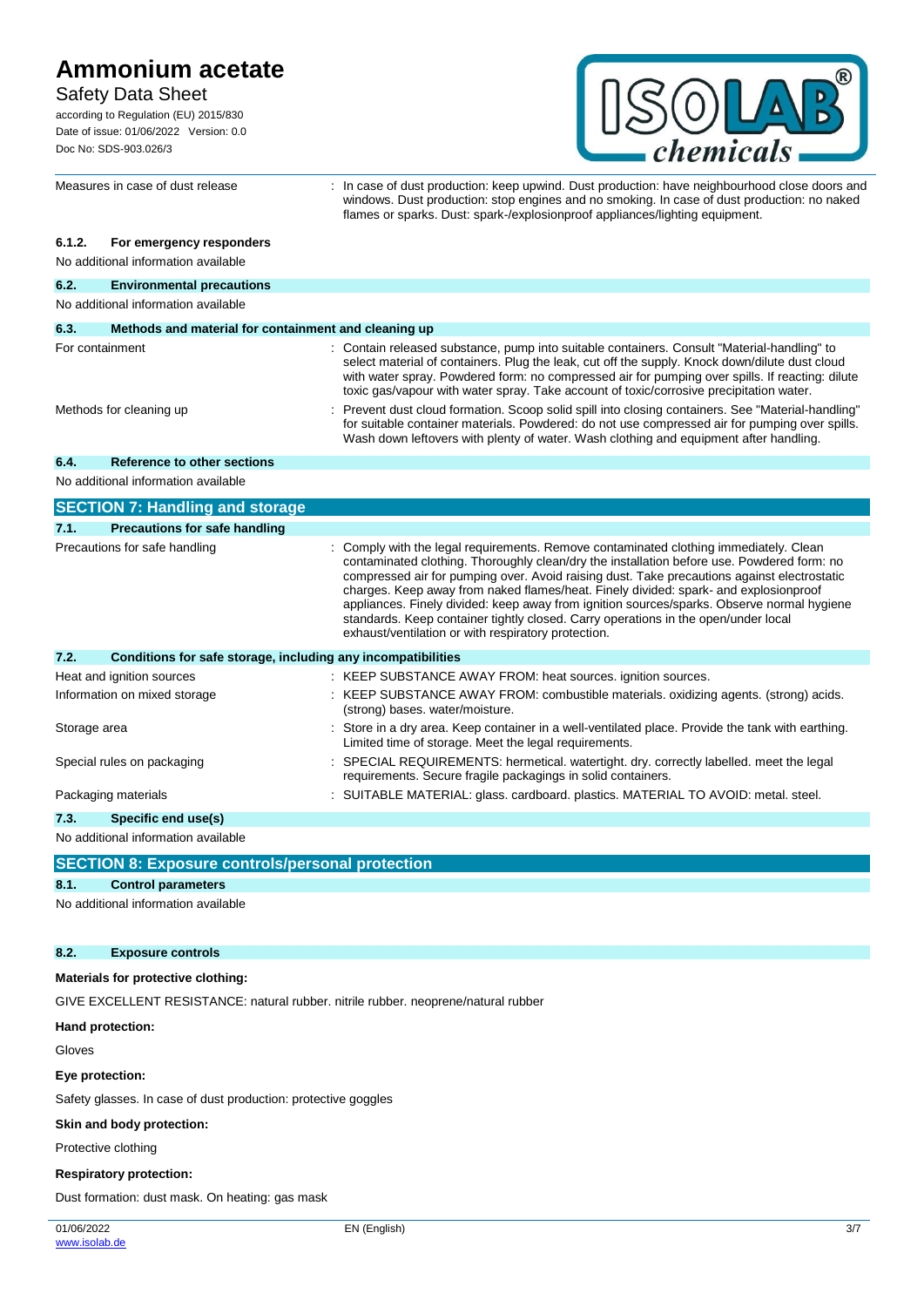Safety Data Sheet

according to Regulation (EU) 2015/830 Date of issue: 01/06/2022 Version: 0.0 Doc No: SDS-903.026/3



| <b>SECTION 9: Physical and chemical properties</b>            |                                                                                         |  |
|---------------------------------------------------------------|-----------------------------------------------------------------------------------------|--|
| 9.1.<br>Information on basic physical and chemical properties |                                                                                         |  |
| Physical state                                                | : Solid                                                                                 |  |
| Appearance                                                    | Crystalline solid. Grains.                                                              |  |
| Molecular mass                                                | 77.08 g/mol                                                                             |  |
| Colour                                                        | Colourless to white.                                                                    |  |
| Odour                                                         | Mild odour. Vinegar odour.                                                              |  |
| Odour threshold                                               | No data available                                                                       |  |
| рH                                                            | 6.7 - 7.3 (50 g/l, H <sub>2</sub> O, 25 °C)                                             |  |
| pH solution                                                   | 5 %                                                                                     |  |
| Relative evaporation rate (butylacetate=1)                    | No data available                                                                       |  |
| Melting point                                                 | 114 °C                                                                                  |  |
| Freezing point                                                | No data available                                                                       |  |
| Boiling point                                                 | (decomposition)                                                                         |  |
| Flash point                                                   | 136 °C (open cup)                                                                       |  |
| Auto-ignition temperature                                     | No data available                                                                       |  |
| Decomposition temperature                                     | No data available                                                                       |  |
| Flammability (solid, gas)                                     | No data available                                                                       |  |
| Vapour pressure                                               | No data available                                                                       |  |
| Relative vapour density at 20 °C                              | No data available                                                                       |  |
| Relative density                                              | 1.2                                                                                     |  |
| Density                                                       | 1170 kg/m <sup>3</sup> (20 °C)                                                          |  |
| Solubility                                                    | Soluble in water. Soluble in ethanol. Soluble in methanol.<br>Water: 148 g/100ml (4 °C) |  |
| Log Pow                                                       | No data available                                                                       |  |
| Viscosity, kinematic                                          | No data available                                                                       |  |
| Viscosity, dynamic                                            | No data available                                                                       |  |
| <b>Explosive properties</b>                                   | No data available                                                                       |  |
| Oxidising properties                                          | No data available                                                                       |  |
| <b>Explosive limits</b>                                       | No data available                                                                       |  |
| <b>Other information</b><br>9.2.                              |                                                                                         |  |

Other properties **State 1 and Tanach 2 and Tanach 2 and Tanach 2 and Tanach 2 and Tanach 2 and Tanach 2 and Tanach 2 and Tanach 2 and Tanach 2 and Tanach 2 and Tanach 2 and Tanach 2 and Tanach 2 and Tanach 2 and Tanach 2 a** 

|                                                                                                                                                                                                                                                                                                                                                                                                                                                                                                | <b>SECTION 10: Stability and reactivity</b> |  |
|------------------------------------------------------------------------------------------------------------------------------------------------------------------------------------------------------------------------------------------------------------------------------------------------------------------------------------------------------------------------------------------------------------------------------------------------------------------------------------------------|---------------------------------------------|--|
| 10.1.                                                                                                                                                                                                                                                                                                                                                                                                                                                                                          | <b>Reactivity</b>                           |  |
| Decomposes on exposure to temperature rise: release of toxic and corrosive gases/vapours (ammonia, acetic acid vapours). On burning: release of<br>toxic and corrosive gases/vapours (nitrous vapours, carbon monoxide - carbon dioxide). Decomposes on exposure to (strong) oxidizers: release of<br>heat. Reacts violently with (some) acids: release of corrosive gases/vapours (acetic acid vapours). Reacts violently with (some) bases: release of<br>corrosive gases/vapours (ammonia). |                                             |  |
| 10.2.                                                                                                                                                                                                                                                                                                                                                                                                                                                                                          | <b>Chemical stability</b>                   |  |
| Hygroscopic.                                                                                                                                                                                                                                                                                                                                                                                                                                                                                   |                                             |  |
| 10.3.                                                                                                                                                                                                                                                                                                                                                                                                                                                                                          | Possibility of hazardous reactions          |  |
|                                                                                                                                                                                                                                                                                                                                                                                                                                                                                                | No additional information available         |  |
| 10.4.                                                                                                                                                                                                                                                                                                                                                                                                                                                                                          | <b>Conditions to avoid</b>                  |  |
|                                                                                                                                                                                                                                                                                                                                                                                                                                                                                                | No additional information available         |  |
| 10.5.                                                                                                                                                                                                                                                                                                                                                                                                                                                                                          | Incompatible materials                      |  |
|                                                                                                                                                                                                                                                                                                                                                                                                                                                                                                | No additional information available         |  |

## **10.6. Hazardous decomposition products**

No additional information available

| <b>SECTION 11: Toxicological information</b> |                                      |     |
|----------------------------------------------|--------------------------------------|-----|
| 11.1.                                        | Information on toxicological effects |     |
| Acute toxicity                               | Not classified                       |     |
| 01/06/2022                                   | EN (English)                         | 4/7 |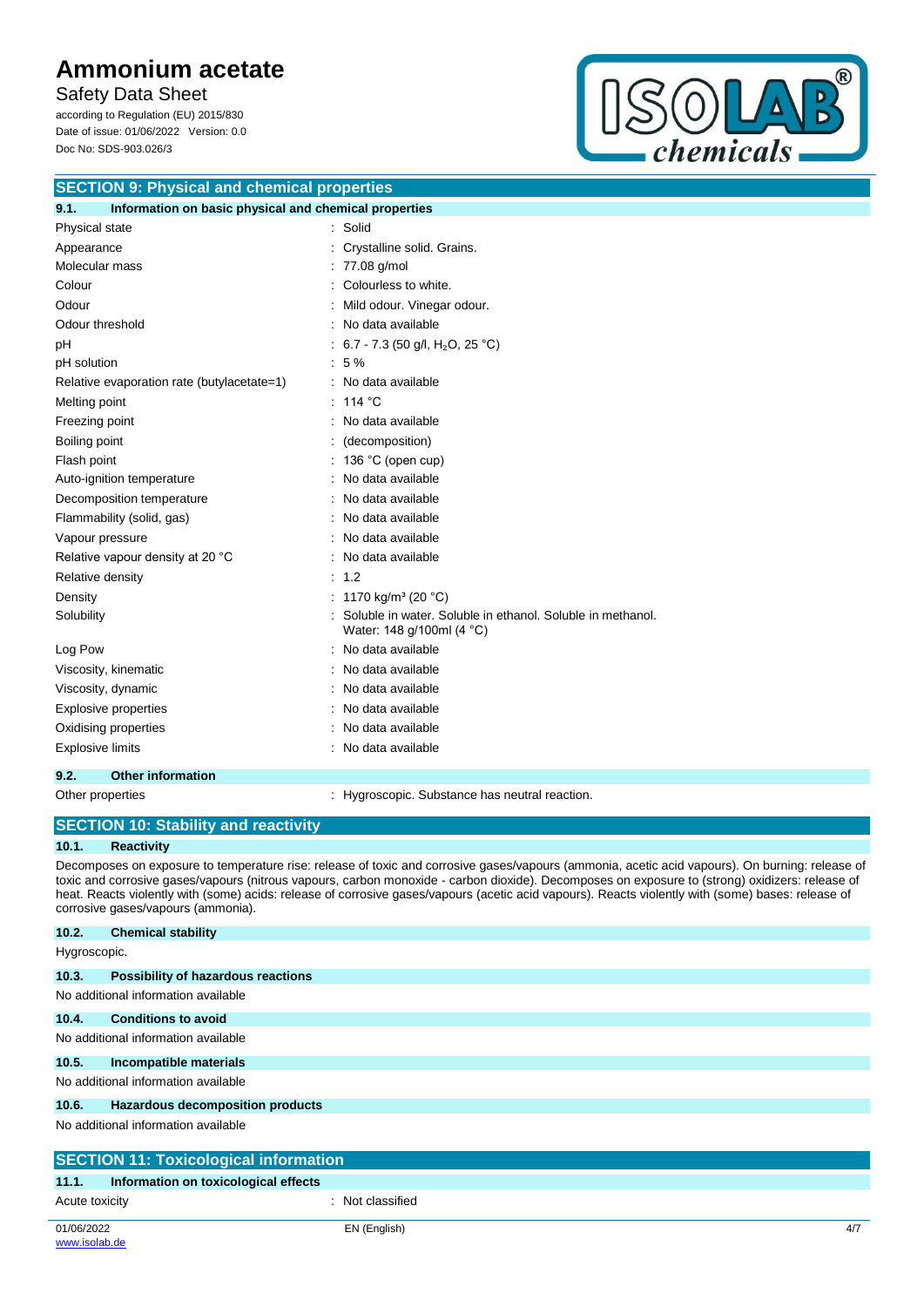## Safety Data Sheet

according to Regulation (EU) 2015/830 Date of issue: 01/06/2022 Version: 0.0 Doc No: SDS-903.026/3



| Skin corrosion/irritation         | : Not classified    |
|-----------------------------------|---------------------|
|                                   | pH: 6.7 - 7.3 (5 %) |
| Serious eye damage/irritation     | : Not classified    |
|                                   | pH: 6.7 - 7.3 (5 %) |
| Respiratory or skin sensitisation | : Not classified    |
| Germ cell mutagenicity            | : Not classified    |
| Carcinogenicity                   | : Not classified    |
| Reproductive toxicity             | : Not classified    |
| STOT-single exposure              | : Not classified    |
| STOT-repeated exposure            | : Not classified    |
| Aspiration hazard                 | : Not classified    |

| <b>SECTION 12: Ecological information</b> |                                                                                                                                                                                                                                             |
|-------------------------------------------|---------------------------------------------------------------------------------------------------------------------------------------------------------------------------------------------------------------------------------------------|
| 12.1.<br><b>Toxicity</b>                  |                                                                                                                                                                                                                                             |
| Ecology - air                             | : Not classified as dangerous for the ozone layer (Regulation (EC) No 1005/2009).                                                                                                                                                           |
| Ecology - water                           | : Mild water pollutant (surface water). Maximum concentration in drinking water: 0.50 mg/l<br>(ammonium) (Directive 98/83/EC). Practically non-toxic to fishes (LC50 >100 mg/l). May cause<br>eutrophication. Harmful to aquatic organisms. |
| Ammonium acetate (631-61-8)               |                                                                                                                                                                                                                                             |
| LC50 fish 1                               | 238 mg/l (LC50; 24 h)                                                                                                                                                                                                                       |

| Persistence and degradability<br>12.2.    |                                    |
|-------------------------------------------|------------------------------------|
| Ammonium acetate (631-61-8)               |                                    |
| Persistence and degradability             | Readily biodegradable in water.    |
| Biochemical oxygen demand (BOD)           | 0.65 g $O_2$ /g substance          |
| <b>ThOD</b>                               | 0.83 g $O_2$ /g substance          |
| BOD (% of ThOD)                           | 0.79 (5 days; Literature study)    |
| <b>Bioaccumulative potential</b><br>12.3. |                                    |
| Ammonium acetate (631-61-8)               |                                    |
| Bioaccumulative potential                 | No bioaccumulation data available. |

## **12.4. Mobility in soil**

No additional information available

### **12.5. Results of PBT and vPvB assessment**

No additional information available

#### **12.6. Other adverse effects**

No additional information available

| <b>SECTION 13: Disposal considerations</b> |                                                                                                                  |  |
|--------------------------------------------|------------------------------------------------------------------------------------------------------------------|--|
| 13.1.<br>Waste treatment methods           |                                                                                                                  |  |
| Product/Packaging disposal recommendations | Recycle/reuse. Remove to an authorized incinerator with energy recovery. Do not discharge<br>into surface water. |  |
| Additional information                     | : Can be considered as non hazardous waste according to Directive 2008/98/EC.                                    |  |
| European List of Waste (LoW) code          | : 06 03 99 - wastes not otherwise specified                                                                      |  |

## **SECTION 14: Transport information**

| In accordance with ADR / RID / IMDG / IATA / ADN |                |                |                |                |
|--------------------------------------------------|----------------|----------------|----------------|----------------|
| <b>ADR</b>                                       | <b>IMDG</b>    | <b>IATA</b>    | <b>ADN</b>     | <b>RID</b>     |
| 14.1.<br>UN number                               |                |                |                |                |
| Not applicable                                   | Not applicable | Not applicable | Not applicable | Not applicable |
| UN proper shipping name<br>14.2.                 |                |                |                |                |
| Not applicable                                   | Not applicable | Not applicable | Not applicable | Not applicable |
| Not applicable                                   | Not applicable | Not applicable | Not applicable | Not applicable |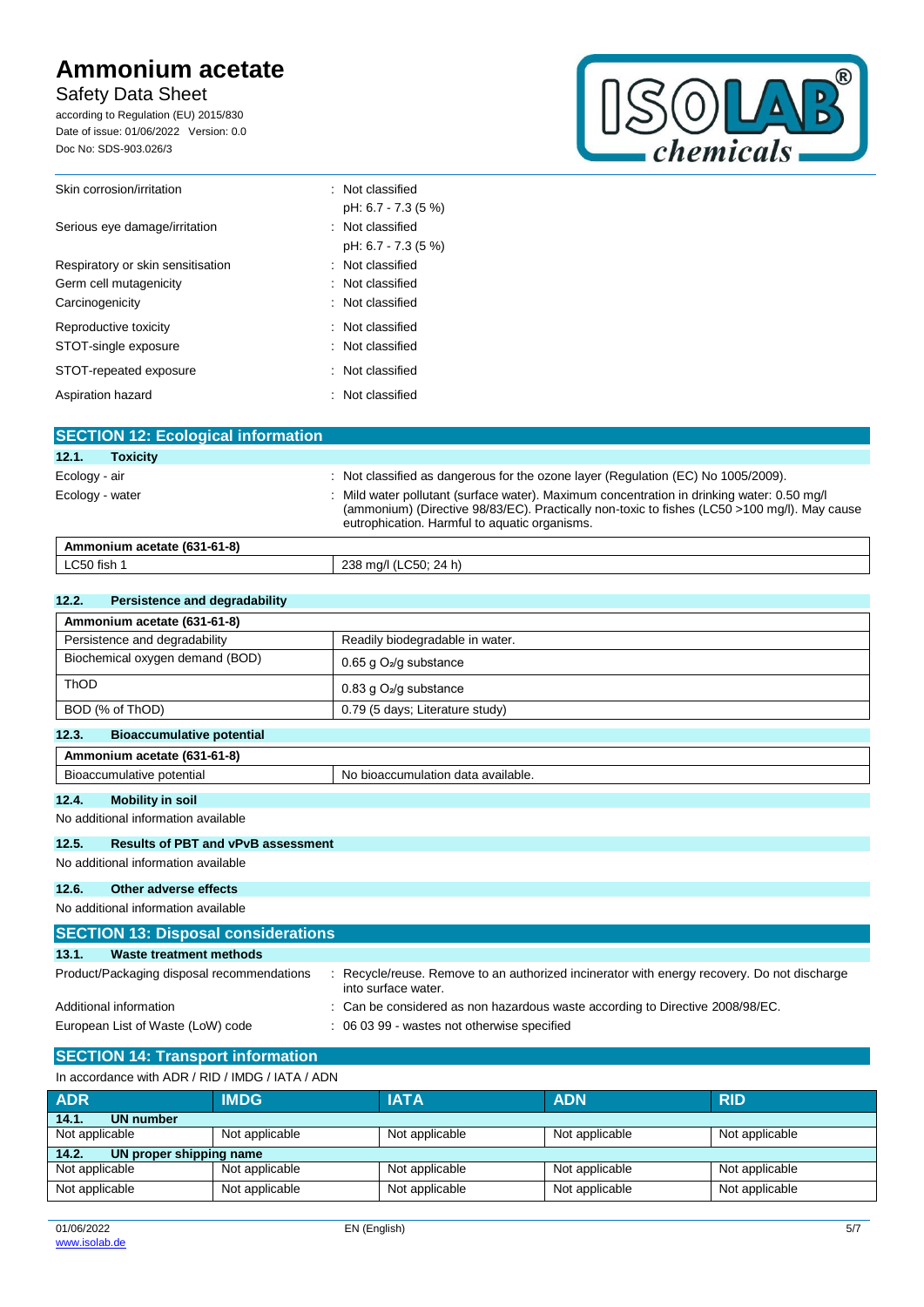## Safety Data Sheet

according to Regulation (EU) 2015/830 Date of issue: 01/06/2022 Version: 0.0 Doc No: SDS-903.026/3



| <b>ADR</b>                             | <b>IMDG</b>    | <b>IATA</b>    | <b>ADN</b>     | <b>RID</b>     |
|----------------------------------------|----------------|----------------|----------------|----------------|
|                                        |                |                |                |                |
| 14.3.<br>Transport hazard class(es)    |                |                |                |                |
| Not applicable                         | Not applicable | Not applicable | Not applicable | Not applicable |
| Not applicable                         | Not applicable | Not applicable | Not applicable | Not applicable |
| Packing group<br>14.4.                 |                |                |                |                |
| Not applicable                         | Not applicable | Not applicable | Not applicable | Not applicable |
| <b>Environmental hazards</b><br>14.5.  |                |                |                |                |
| Not applicable                         | Not applicable | Not applicable | Not applicable | Not applicable |
| No supplementary information available |                |                |                |                |

#### **14.6. Special precautions for user**

#### **- Overland transport**

Not applicable

## **- Transport by sea**

Not applicable

#### **- Air transport**

Not applicable

## **- Inland waterway transport**

Not applicable

### **- Rail transport**

Not applicable

#### **14.7. Transport in bulk according to Annex II of Marpol and the IBC Code**

Not applicable

## **SECTION 15: Regulatory information**

**15.1. Safety, health and environmental regulations/legislation specific for the substance or mixture**

#### **15.1.1. EU-Regulations**

No REACH Annex XVII restrictions

Ammonium acetate is not on the REACH Candidate List Ammonium acetate is not on the REACH Annex XIV List

#### **15.1.2. National regulations**

#### **Germany**

| VwVwS Annex reference                                                          | Water hazard class (WGK) 1, low hazard to waters (Classification according to VwVwS, Annex<br>3; ID No. 2611)                                                  |
|--------------------------------------------------------------------------------|----------------------------------------------------------------------------------------------------------------------------------------------------------------|
| WGK remark                                                                     | Classification water polluting based on the R-phrases in compliance with Verwaltungsvorschrift<br>wassergefährdender Stoffe (VwVwS) of 27 July 2005 (Anhang 3) |
| 12th Ordinance Implementing the Federal<br>Immission Control Act - 12. BlmSchV | Is not subject of the 12. BlmSchV (Hazardous Incident Ordinance)                                                                                               |
| <b>Netherlands</b>                                                             |                                                                                                                                                                |
| SZW-lijst van kankerverwekkende stoffen                                        | $\therefore$ The substance is not listed                                                                                                                       |
| SZW-lijst van mutagene stoffen                                                 | The substance is not listed                                                                                                                                    |

is not listed

is not listed

is not listed

| SZW-lijst van mutagene stoffen                                                       | : The substance            |
|--------------------------------------------------------------------------------------|----------------------------|
| NIET-limitatieve lijst van voor de voortplanting<br>giftige stoffen - Borstvoeding   | $\therefore$ The substance |
| NIET-limitatieve lijst van voor de voortplanting<br>giftige stoffen - Vruchtbaarheid | $\therefore$ The substance |
| NIET-limitatieve lijst van voor de voortplanting<br>giftige stoffen - Ontwikkeling   | : The substance            |

## **15.2. Chemical safety assessment**

No additional information available